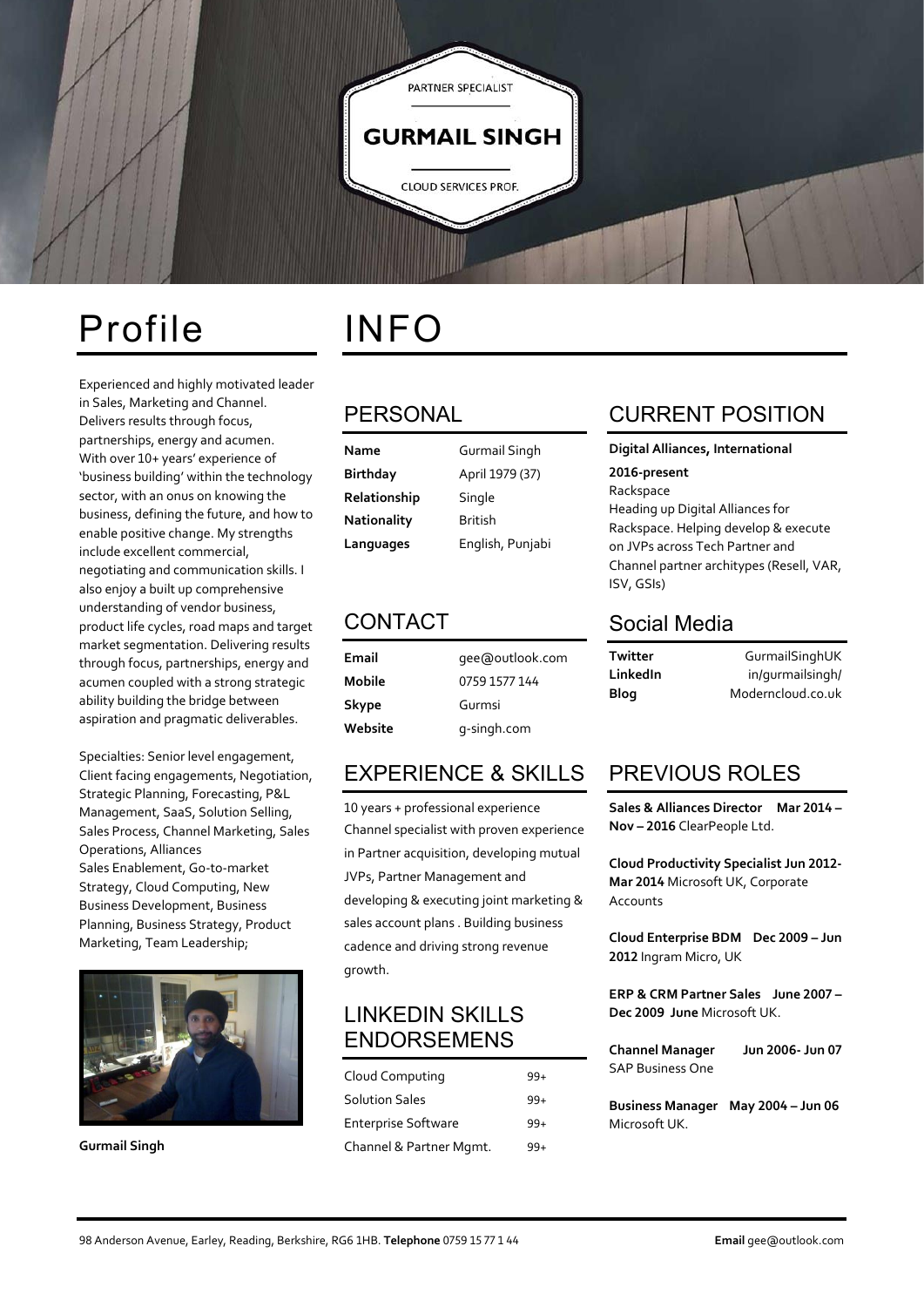

# WORK EXPERIENCE



### Digital Alliances, International (Redundancy end of April) **Rackspace the#1 managed cloud company, London**

Responsable for developing and growing Rackspace's Tech partner and Channel partners . Across key Digital workloads.

This position is part of the wider EMEA Marketing organisation and is instrumental in driving the growth of revenues and the Rackspace footprint inside Rackspaces EMEA Partner and Customer base. I owned and managed the Rackspace engagement, to a targeted community of senior relationships, at a strategic and tactical level within the partner community. I am responsible for

- Ownership & development of long term relationships with a selected strategic named technology manufacturer partner community, with the primary goal of lead/opportunity generation and top of funnel activities in order to drive leads and opportunities to sell Rackspace products through indirect sales channels
- Responsible for developing joint value propositions and go-to-market plans with strategic named partners to secure long term investment, maximising the opportunities for Rackspace and our partners.
- Managed the strategic engagement with the leading technology manufacturer partner community in EMEA (predominantly UK-focused); delivering a day-to-day engagement and 'facetime' with the technology manufacturer partners and their partner ecosystem to build long-term joint value propositions (JVPs) and agree, where applicable, joint marketing investment to drive these propositions into the market.
- In co-operation with the sales teams, I created and implemented partner development strategies that succeeded in exploiting the full business potential of the partner's client and prospect base, through account mapping and reviewing of shared pipeline
- Through these partner development strategies, I developed a plan towards setting shared business targets and metrics (annual revenue, account growth through new business, Army of Promoters (NPS))

*Skills: Digital, Partner Management, Leadership, Strategy*

## $2<sub>yr</sub>$  $8$ Months

## Sales & Alliances Director

### **ClearPeople Ltd., Kensington, London**

Leading the helm with Sales & Alliances of a multi-award winning Digital and Cloud Services business. The most exciting part of this role is meeting with visionary CxOs on a regular basis and helping them achieve business goals through Digital transformation.

- 0-25% of overall business revenue established via Channel in first 14 months
- From unmanaged partner to leading award winning Tier 1 UK partners for Microsoft & Sitecore within 18 months
- 30% YoY growth and profitability impact from 3% to 9%+ on Professional Services &

Managed Services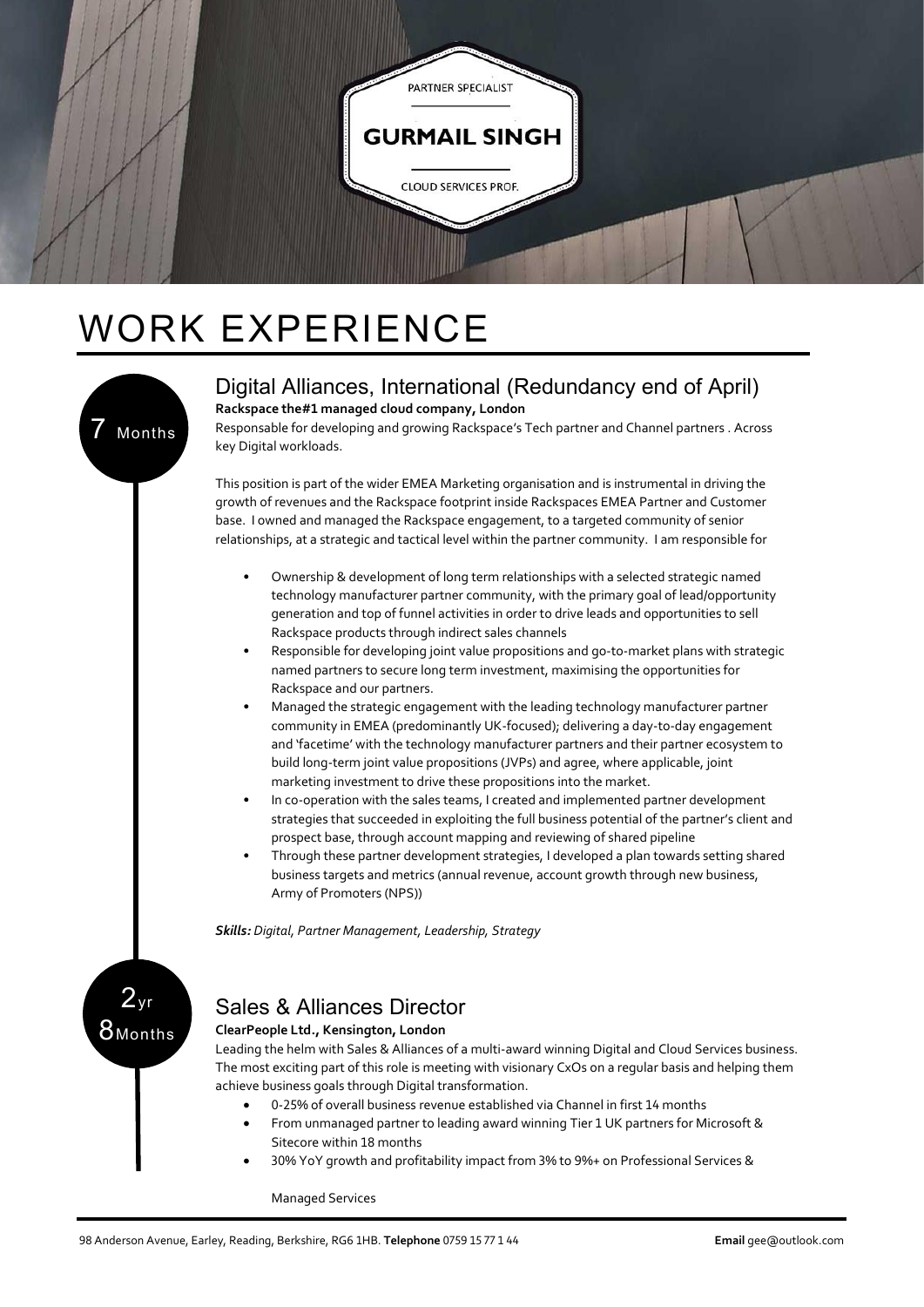

- Leading a winning sales & alliances team in delivering market leading New Business, Close rate and Account Management motion.
- Microsoft Business plan commitment from 400k a year in 2014 to over achieving £2.7M Cloud services goals today
- Early adopter to Microsoft CSP and developing Cloud ready IP & propositions across Digital Workspace offerings
- One of few UK partners to achieve strong conversion for Azure on WCMS platforms.
- Grew partner EA to \$300k+ a year consumption on top of Microsoft Business plan through innovative market wins
- Won market share in Charity, Legal, Public Sector, Financial services & Construction sectors through unique ConsultAgency proposition
- Established and won ongoing business across net new brands such as Rolex, Fred Perry, Grosvenor Estates, Laing O'Rourk, NHS England, Aston Martin …

*Skills: P&L, Leadership, New Biz & AM teams, Growth in Direct/Indirect channels*

1 Yr 8 months

### Cloud Productivity Tech. Solutions Specialist, Corporate **Accounts**

#### **Microsoft UK, Reading**

This role adds value to Microsoft Corporate Accounts team by delivering the vision & value proposition around the Microsoft Information Worker platform, creating and progressing workload revenue and growing market share through new and/or leveraged investments in Microsoft technologies. Success in this job is measured by revenue and Business Priorities reflected in Scorecard Metrics being met or exceeded:

- Achieved over 120% Quarter on Quarter Growth. Best quarter at 230% against target.
- O365 Technical Specialist of the year Award within Corporate Accounts
- BrookStreet Nominee to best performer across SMS&P for FY13
- Compete ambassador for Corporate Accounts FY13/12
- Strong conversion and win rate against Google Apps in CTM & CA space
- Delivered high quality EBC's, Proposals, Business case, Tenders and Direct & through Partner events
- Delivered Pre-sales workshops and leveraged SI, LSP, ISV and VAR partners to exceed goals.
- Support 12 AM & ITMs in meeting CTM workload revenue targets.

*Skills: Overlay specialist, Top of funnel sales scale, compete, partner relationships*

2 Yrs 7 months

Enterprise & Cloud Services Business Development Manager

Ingram Micro, Maidenhead and Milton Keynes

- Structured the Cloud & Unified Communications Vendor Offerings into Ingram Micro
- Grew strong revenue through existing Partner channel & supported eco-system to close £6M revenue.
- Executed Commission and Sales plans in line with Business growth expectations & ambitions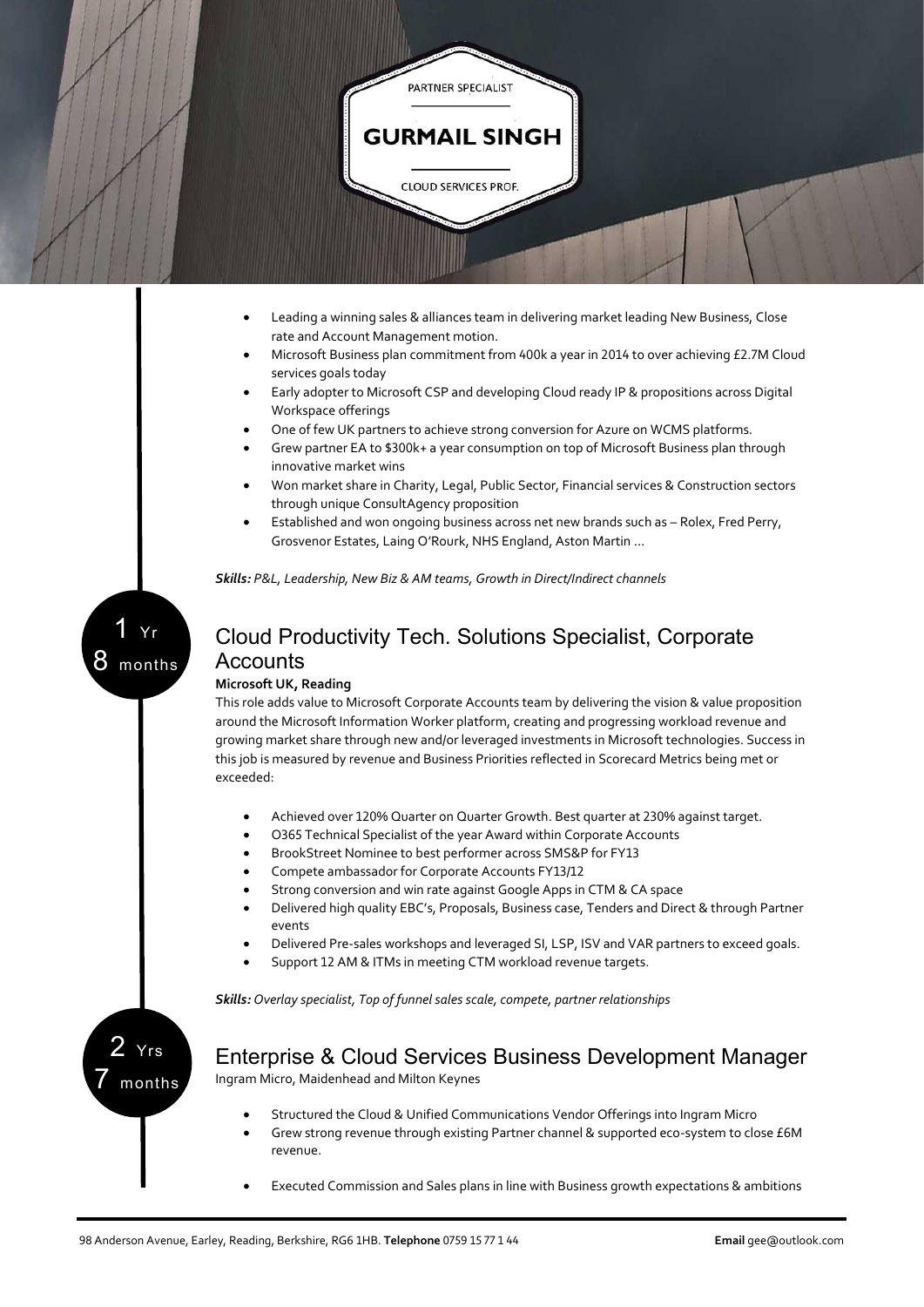

- Won European wide Distribution contract with Nokia relationship during Microsofts early Partnership
- Developed multiple VAR Programs to help Drive Frequency of purchase, Yield, and Reach.
- Help architect IM UC (Private& Public Cloud) readiness and GTM for Channel
- On boarding New Vendors to Ingram Micro adding £20 Million incremental business to IM
- Managing Hi-touch Value Reseller accounts and applying a volume strategy for on boarding, activating and growing SMB resellers.
- UC Vendors include Cisco, Microsoft, Polycom, Blackberry, Nokia, HP and others

*Skills: Channel Marketing, JVP, Scale Partner programs, Vendor Strategy, Make & Take market programs*

 $2<sub>yr</sub>$ months

 $1_yr$ 

month

## Microsoft Dynamics Partner Sales Exec

**Microsoft (Contractor)**

- Supported the Microsoft Large Account Reseller (LAR) community in selling MSFT Dynamics range (GP, Nav, AX, CRM)
- Establishing a clear ROI GTM plan based on LARs strongest vertical industries, account base and segmentation.
- Executing the plan by gearing up LAR sales force in articulating the CRM & ERP and going-tomarket to identify nurture & close Software opportunities.
- Tailoring and presenting presentations & Demos to evangelise the technology specific to customer's needs.
- Creating Dynamics Partner alliances with LAR community to help drive successful projects

 Supporting LAR in identifying, qualifying, developing and closing opportunities. *Skills: Technology Sales, Complex sales, through partner enablement*

### Channel Manager

### **B One, SAP Services center, London, UK.**

- Managing 6 \* SAP Business One consultants and 4\* pre-sales and developing Services program & capabilities.
- Responsible for developing existing relationships with SAP's Business One Partner Community to maximise revenue opportunities and achieve the identification of new streams (ISV solutions opening new verticals i.e. Distribution, MRP, Mobile working, group financials).
- Responsible for all Marketing, Sales, services & Training execution for SAP Business One Partners across the UK & Ireland
- Ensuring the Development and double digit growth of a robust, high quality sales pipeline
- Presenting value proposition of solutions and demonstrating software to clients (Through partner/direct).

*Skills: ERP, Professional Services, SMB-MM sales, Training, Indirect enablement*